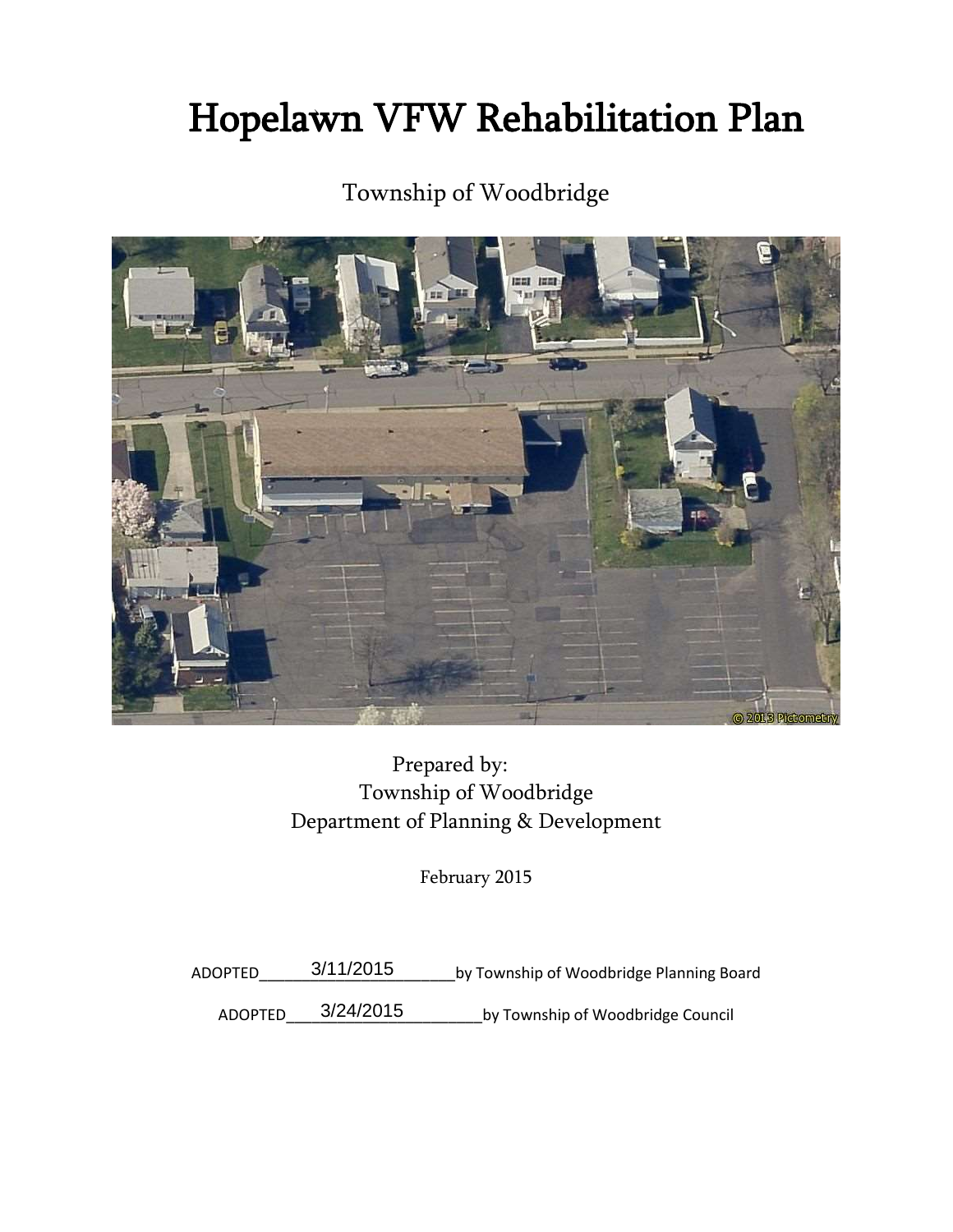# Hopelawn VFW Rehabilitation Plan

Block 4.08, Lot 9

Township of Woodbridge

Prepared by Woodbridge Township Department of Planning & Development

> Marta E. Lefsky, A.I.C.P., P.P. License No. 05177

\_\_\_\_\_\_\_\_\_\_\_\_\_\_\_\_\_\_\_\_\_\_\_\_\_\_\_\_\_\_\_

Eric Griffith, A.I.C.P., P.P. License No. 33LI00622200

\_\_\_\_\_\_\_\_\_\_\_\_\_\_\_\_\_\_\_\_\_\_\_\_\_\_\_\_\_\_

Chris Kesici, A.I.C.P., P.P. License No. 33LI00618600

\_\_\_\_\_\_\_\_\_\_\_\_\_\_\_\_\_\_\_\_\_\_\_\_\_\_\_\_\_\_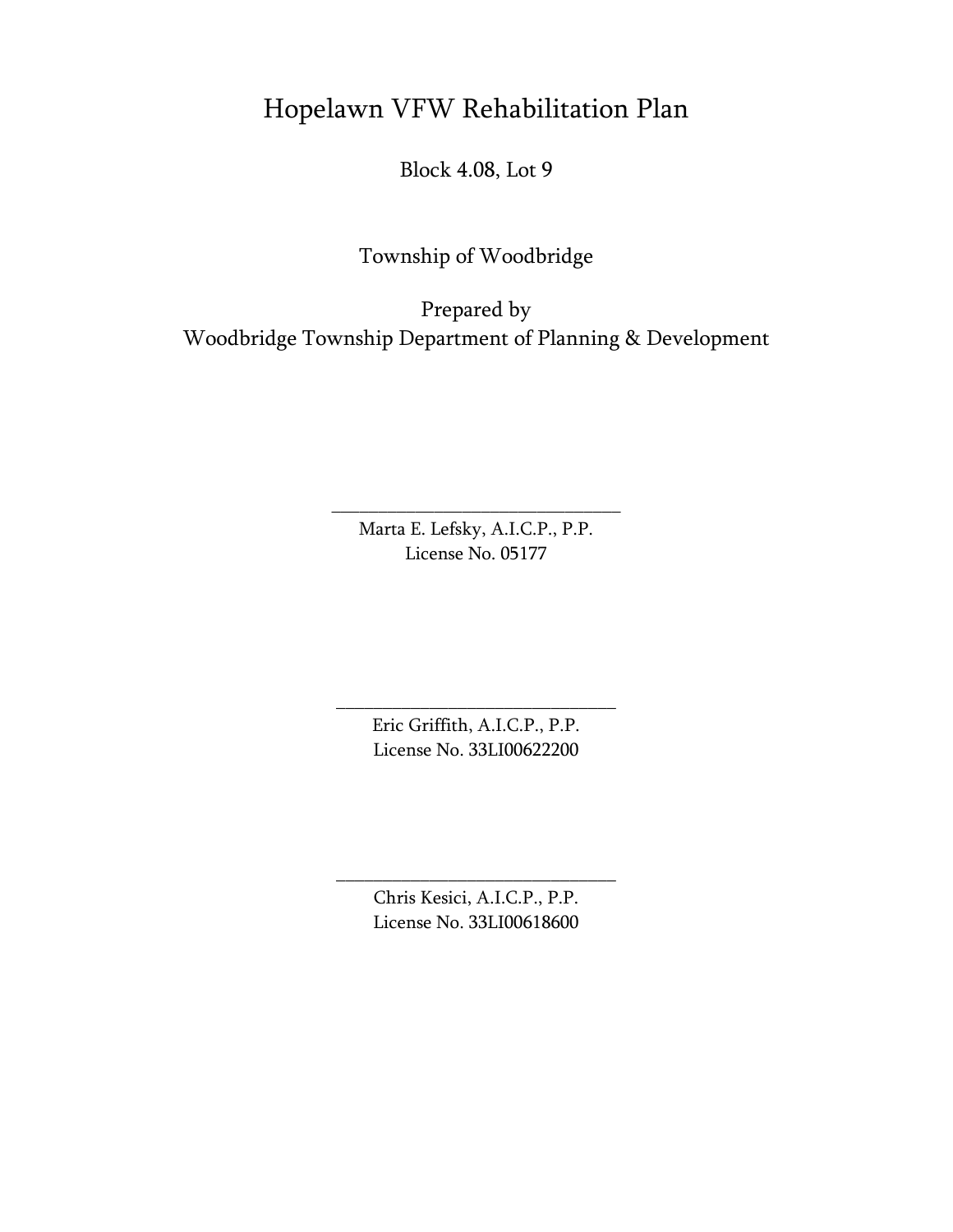# TABLE OF CONTENTS

| RELATIONSHIP OF PLAN TO THE TOWNSHIP LAND DEVELOPMENT |  |
|-------------------------------------------------------|--|
|                                                       |  |
|                                                       |  |
|                                                       |  |
|                                                       |  |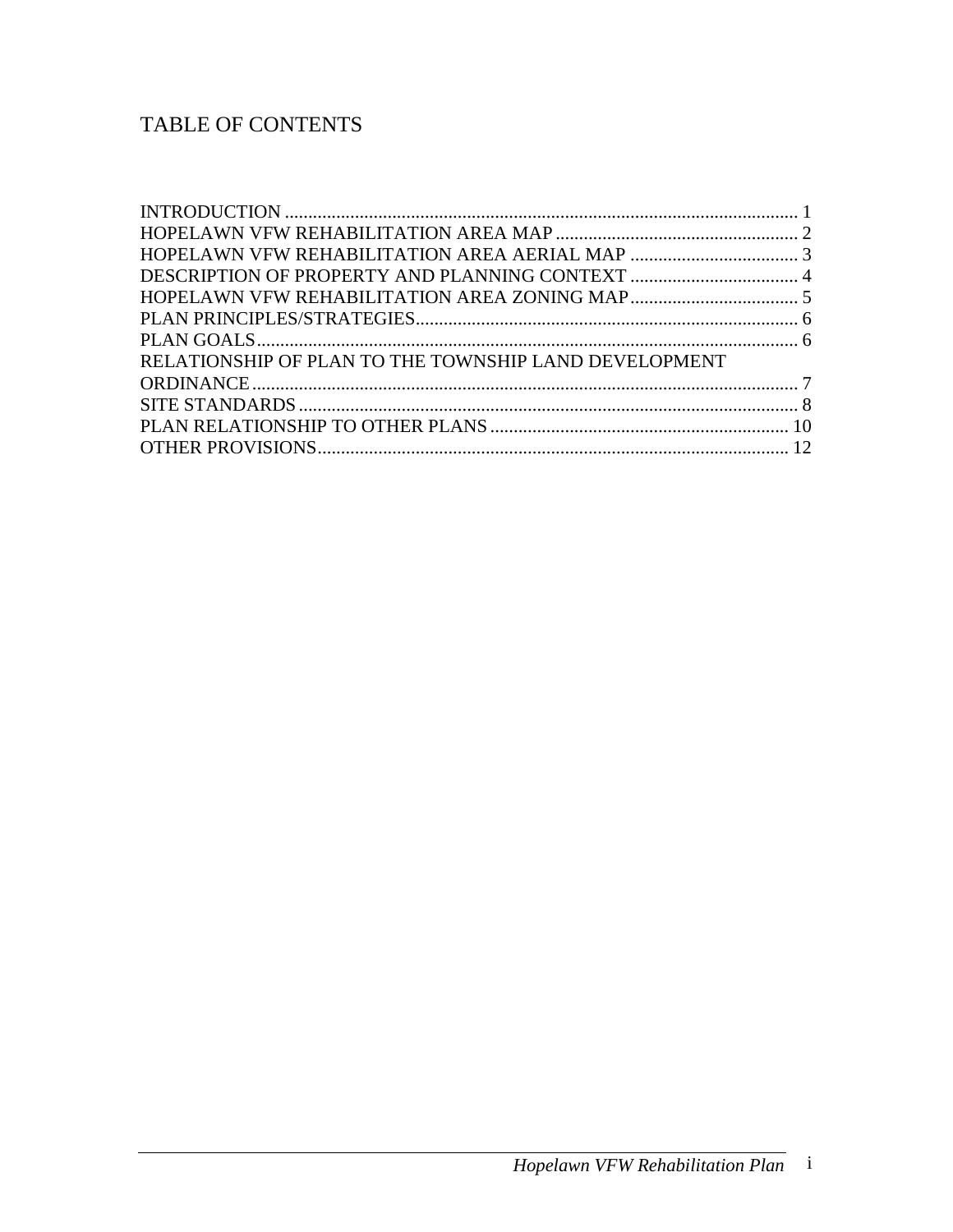## <span id="page-3-0"></span>**INTRODUCTION**

This Hopelawn VFW Rehabilitation Plan presents an opportunity to comprehensively improve the Hopelawn VFW site along James Street, John Street and Worden Avenue in the Hopelawn section of Woodbridge Township into a senior affordable housing site. The purpose of this plan is three-fold: (1) to provide a 100 percent affordable housing option with senior residential rental units , (2) to provide greater residential density in Hopelawn to support Hopelawn businesses, and (3) to apply State and Township planning principles for compact, dense development where appropriate.

The rehabilitation area consists of one parcel: Block 4.08, Lot 9. The area is nestled in a singlefamily residential neighborhood in Hopelawn and bounded by James Street to the north, John Street to the southeast, Worden Avenue to the south, and adjacent residential properties to the east and west .

On September 21, 2010, the Municipal Council designated all of Woodbridge Township as an "area in need of Rehabilitation" under the New Jersey Redevelopment and Housing Law (NJSA 40A:12A-1 et seq.). Under the statute, Rehabilitation is defined as "an undertaking, by means of extensive repair, reconstruction or renovation of existing structures with or without the introduction of new construction or the enlargement of existing structures, in any area that has been determined to be in need of rehabilitation or redevelopment, to eliminate substandard structural or housing conditions and arrest the deterioration of that area." This Rehabilitation Plan constitutes a redevelopment plan by statute and is prepared in accordance with NJSA 40A:12A-7 which states that "no redevelopment projects shall be undertaken or carried out except in accordance with a Redevelopment Plan adopted by ordinance of the municipal governing body." It should be noted that this plan does not confer the power of eminent domain to the Township for private development nor the ability to provide long term tax abatement.

This rehabilitation plan is in furtherance of the Township's affordable housing efforts. This area has been identified as "Site #14" in the Township of Woodbridge Master Plan Housing Plan Element and Fair Share Plan. The Township will use funds from its affordable housing trust fund to acquire the property for development as a 100 percent affordable housing site.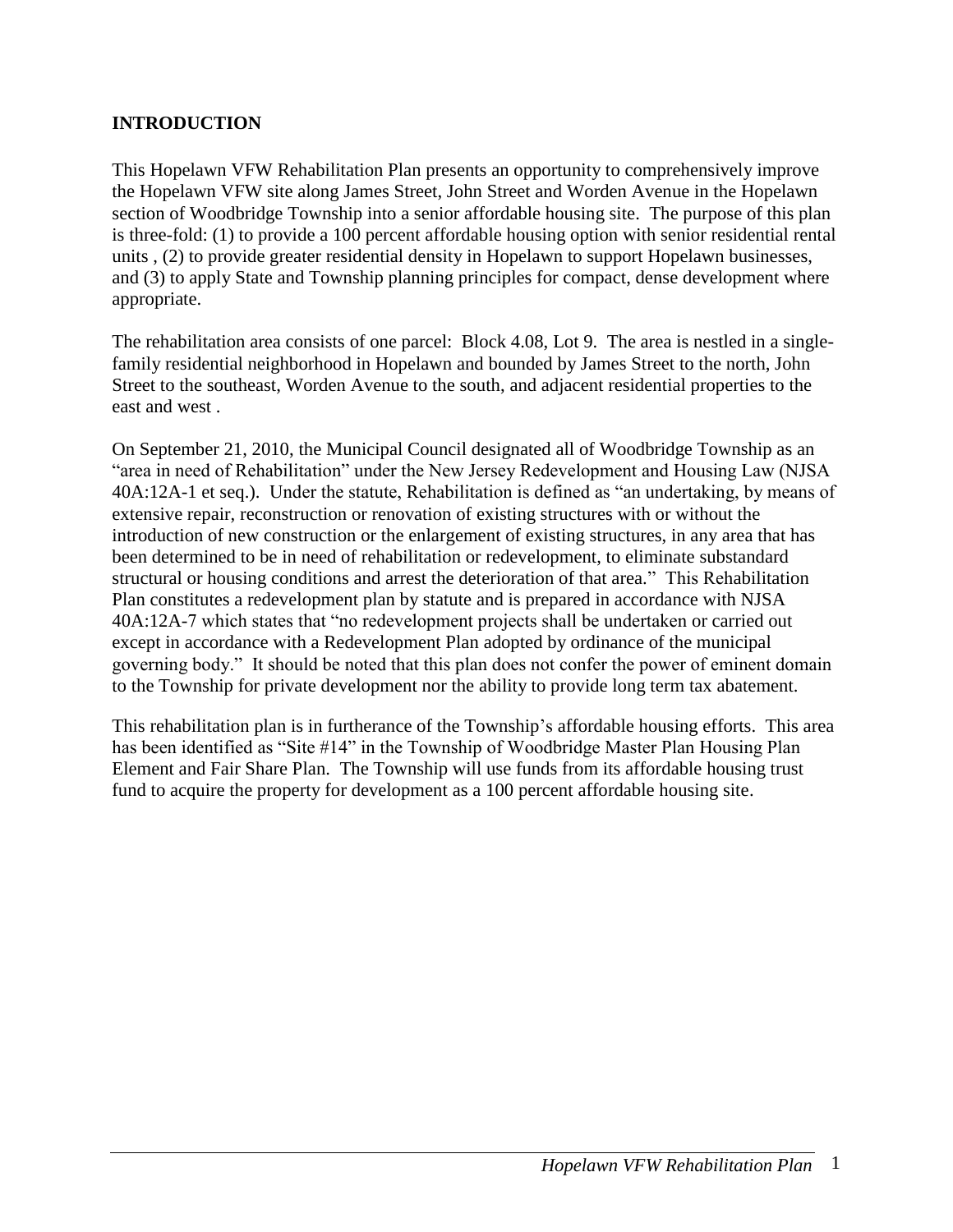<span id="page-4-0"></span>

# **HOPELAWN VFW REHABILITATION AREA MAP**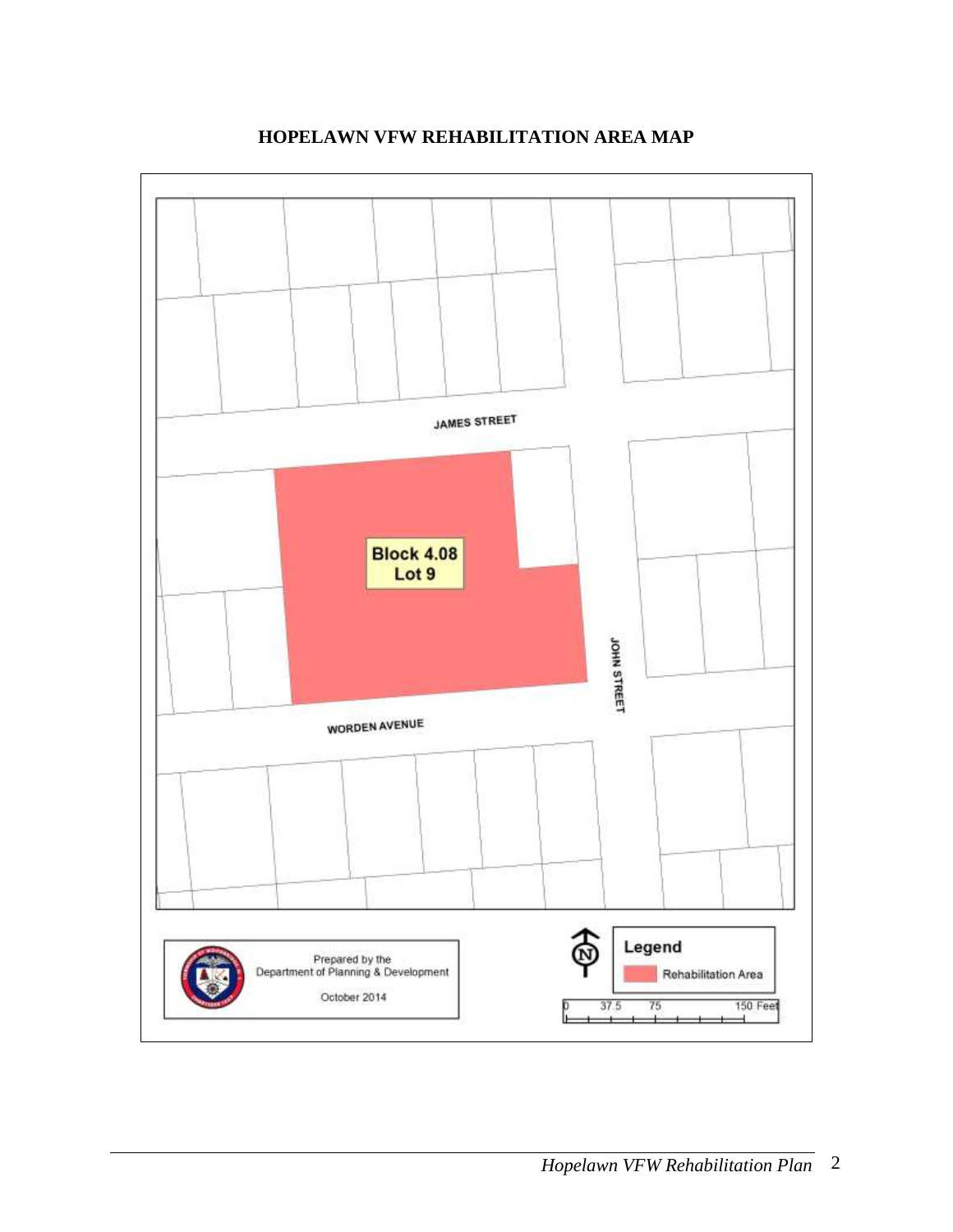<span id="page-5-0"></span>

# **HOPELAWN VFW REHABILITATION AREA AERIAL MAP**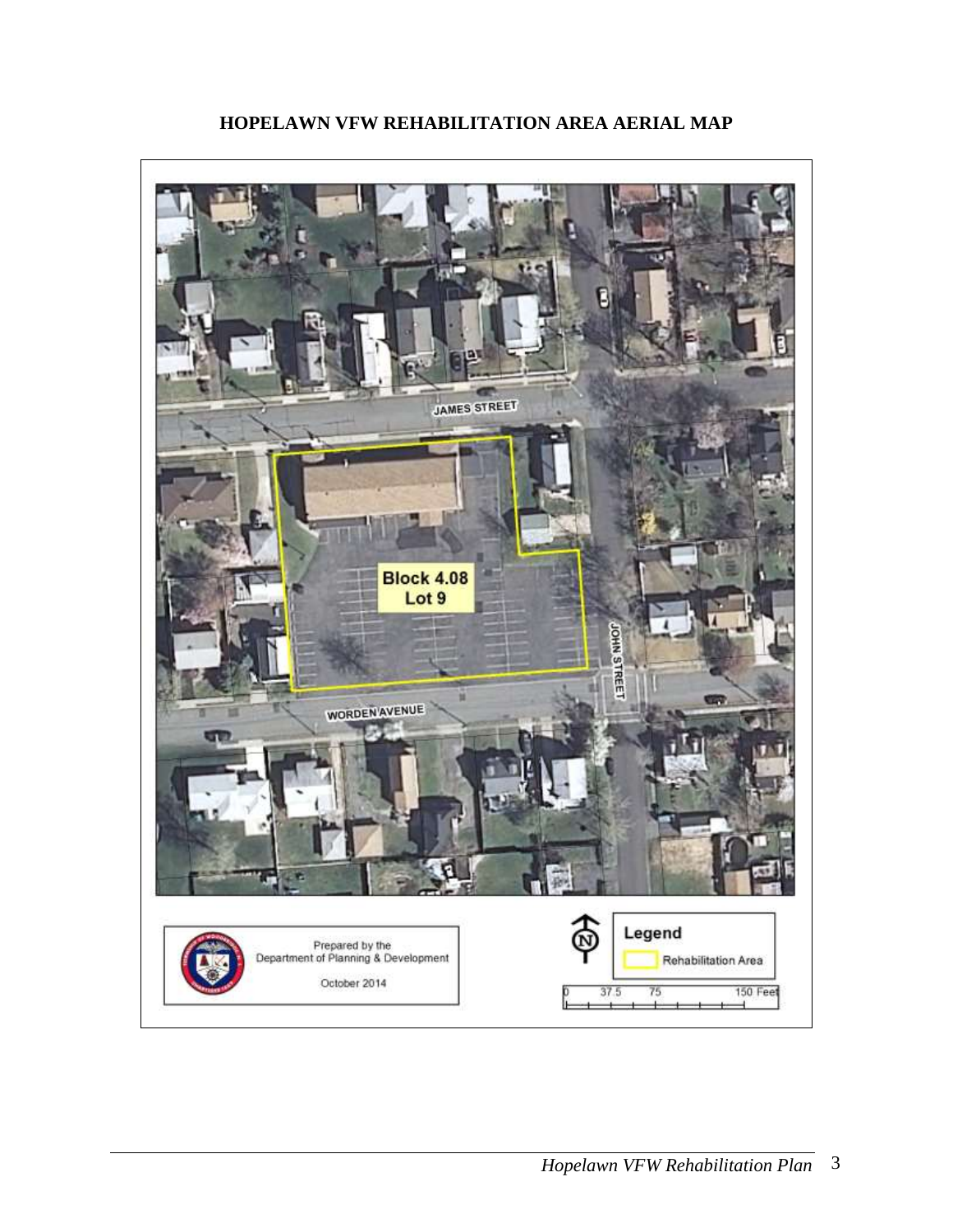# <span id="page-6-0"></span>**DESCRIPTION OF PROPERTY AND PLANNING CONTEXT**

#### *Area and Location*

This Rehabilitation Plan area consists of one parcel: Block 4.08, Lot 9. This parcel has access from James Street, John Street and Worden Avenue. Block 4.09, Lot 9 is approximately 1.03 acres and is currently a Veterans of Foreign Wars Post with a paved parking lot.

The property is within a single-family residential neighborhood. Land uses in this area of Hopelawn are primarily single-family residential dwellings with some multi-family dwellings intermingled. Hopelawn's commercial district is located approximately six blocks from the Rehabilitation Area and the Township-owned Clyde Avenue Park is approximately four blocks away.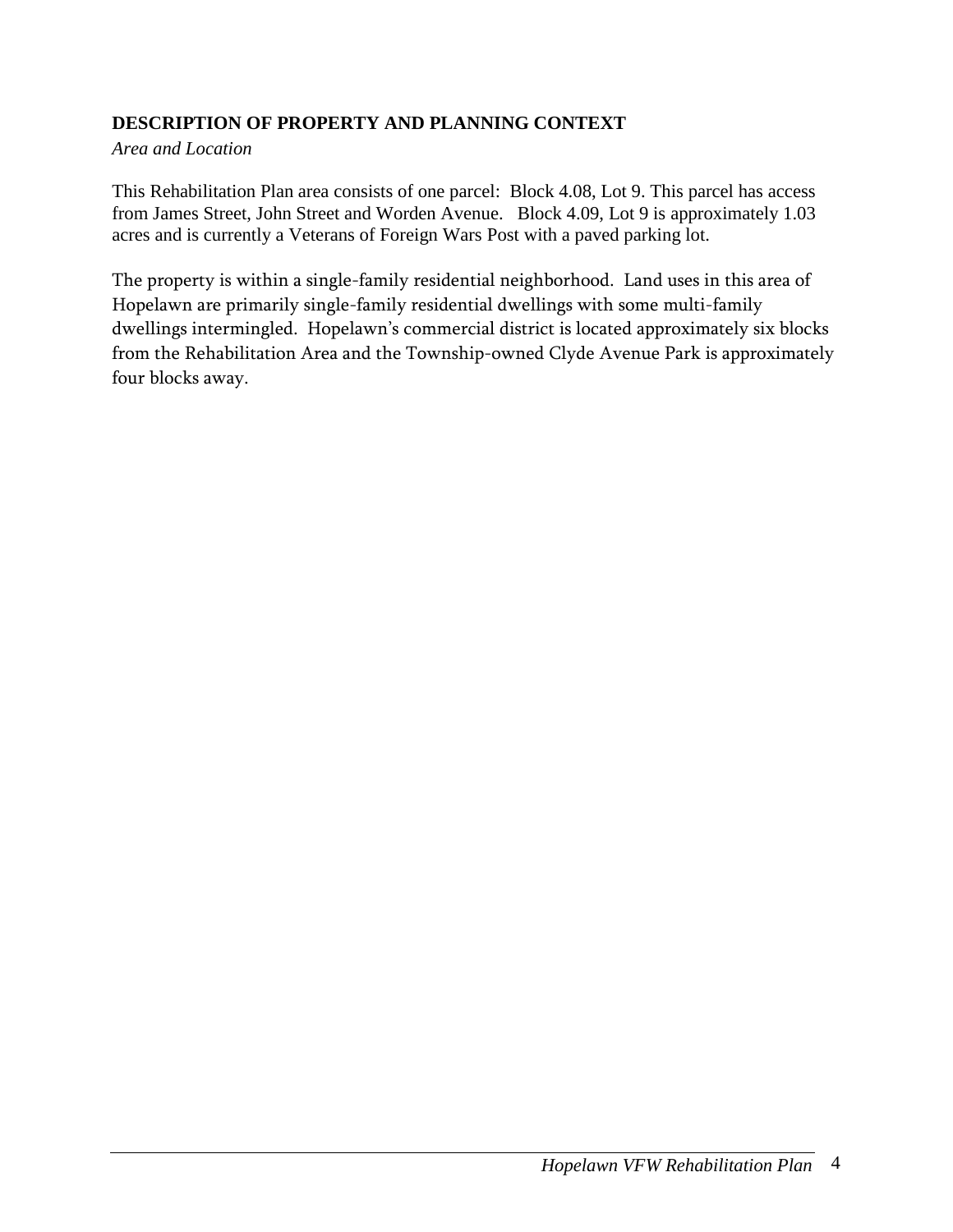<span id="page-7-0"></span>

**HOPELAWN VFW REHABILITATION AREA ZONING MAP**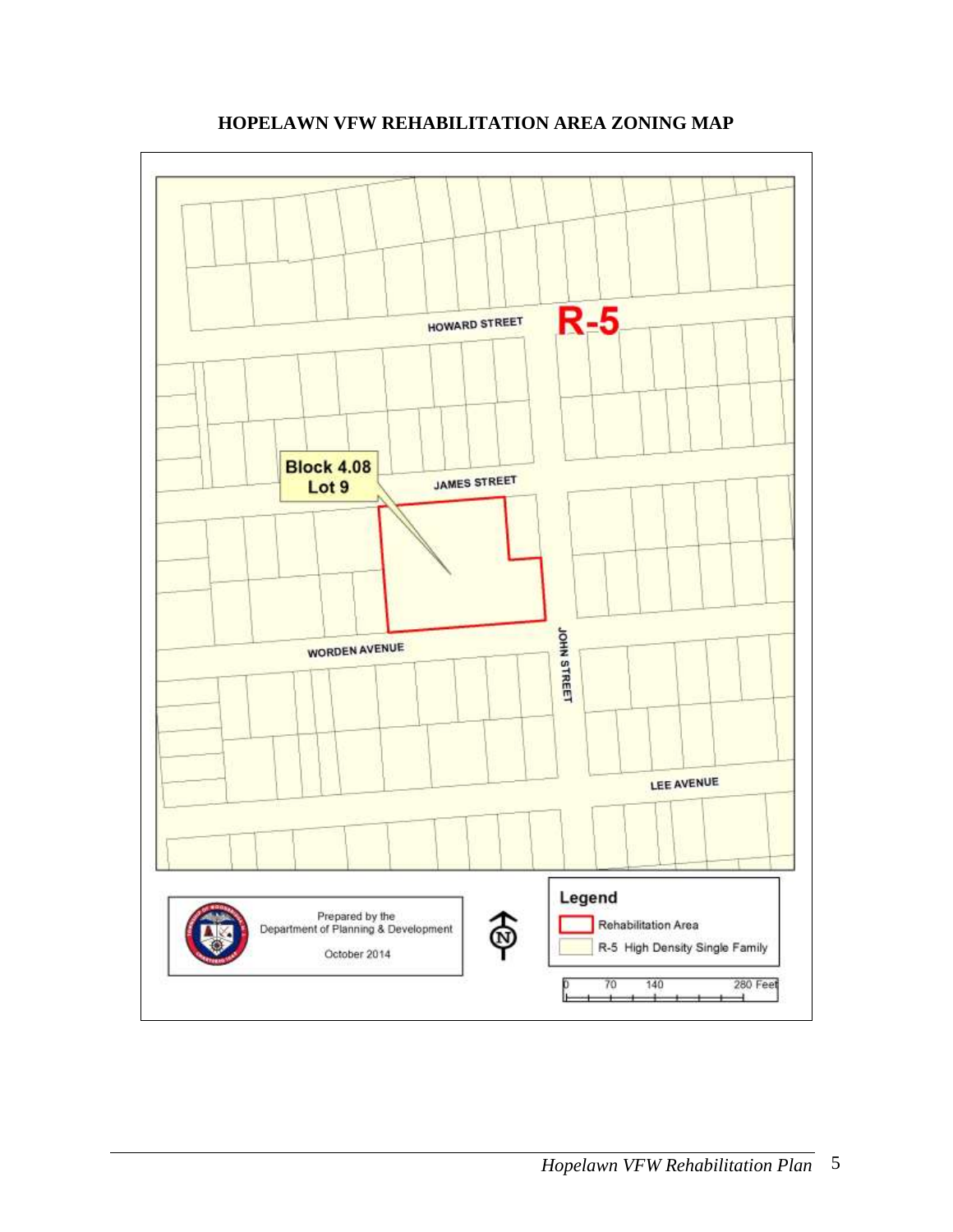### <span id="page-8-0"></span>**PLAN PRINCIPLES/STRATEGIES**

The Township of Woodbridge is in a position to revitalize and rehabilitate the former VFW site. This can be accomplished by rehabilitating this site into a senior housing development. This would provide a housing option which reflects market demand. This plan introduces a completely new housing option in Hopelawn and would revitalize this site.

#### <span id="page-8-1"></span>**PLAN GOALS**

The overall goal of this Rehabilitation Plan is to comprehensively upgrade the former Hopelawn VFW Site and adjacent parcel into a senior residential development. Specific goals are as follows:

- To rehabilitate the former VFW site and adjacent parcel to provide a new affordable housing option in Hopelawn
- To rehabilitate the former VFW site to provide better living opportunities for senior citizens
- To revitalize the site
- To provide a variety of housing opportunities to all persons wanting to live in the community
- To provide higher density housing in an appropriate place
- To continue the rehabilitation efforts throughout the Township
- To ensure the integrity of the existing adjacent residential area.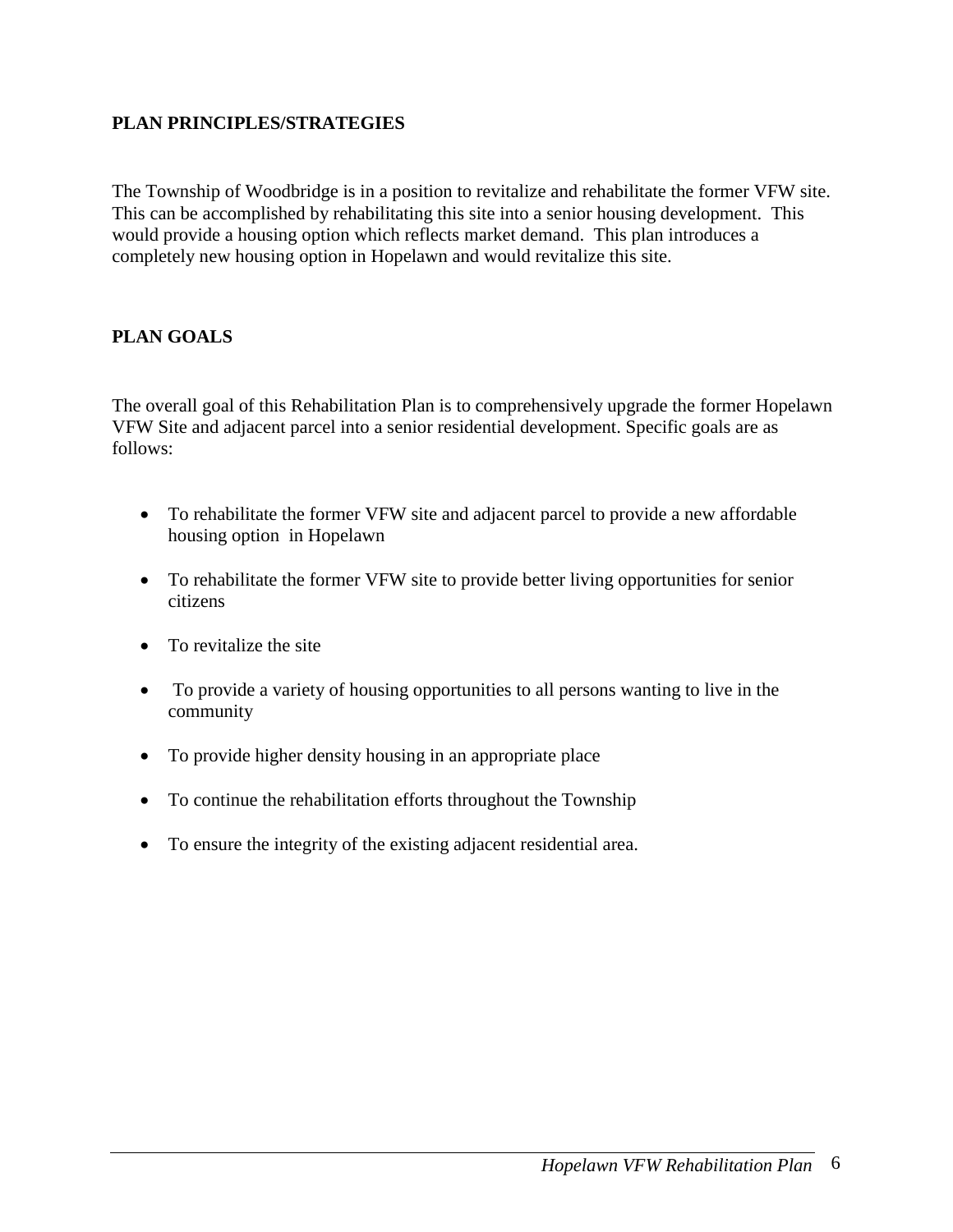# <span id="page-9-0"></span>**RELATIONSHIP OF PLAN TO THE TOWNSHIP LAND DEVELOPMENT ORDINANCE**

This Rehabilitation Plan supersedes the use and bulk provisions of the Township Land Use and Development Regulations (Chapter 150) for the Rehabilitation Area unless specifically referenced. Other Township regulations affecting developments that are in conflict are superseded by this Plan; however, existing engineering standards, performance standards and definitions shall apply.

In connection with site plan or subdivision applications, the Planning Board may grant deviations from the regulations contained within this Rehabilitation Plan where by reason of exceptional narrowness, shallowness or shape of a specific piece of property or by reason of exceptional topographic conditions, pre-existing structures and physical features uniquely affecting a specific piece of property, the strict application of any area, yard, bulk or design objective or regulation adopted pursuant to this Rehabilitation Plan would result in peculiar and exceptional practical difficulties to, or exceptional or undue hardship upon, the developer or redeveloper of such property. The Planning Board may also grant a deviation from the regulations contained within this Plan related to a specific piece of property where the purposes of this Plan would be advanced by such deviation from the strict application of the requirements of this Plan and the benefits of granting the deviation would outweigh any detriments.

The Planning Board may grant exceptions or waivers from design standards from the requirements for site plan or subdivision approval as may be reasonable and within the general purpose and intent of the provisions for site plan review and/or subdivision approval within the Plan, if the literal enforcement of one or more provisions of the Plan is impracticable or would exact undue hardship because of peculiar conditions pertaining to this site. No deviations may be granted under the terms of this section unless such deviations can be granted without resulting in substantial detriment to the public good and will not substantially impair the intent and purpose of the Rehabilitation Plan.

No deviations may be granted which will result in permitting a use that is not a permitted use within this Plan. Any deviation from standards of this Plan that results in a "d" variance pursuant to N.J.S.A. 40:55D-70d shall be addressed as an amendment to the Plan rather than via variance relief through the Township's Zoning Board of Adjustment. An application requesting a deviation from the requirements of this Rehabilitation Plan shall provide public notice of such a application in accordance with the public notice requirement set forth in N.J.S.A. 40:55D-12a.&b. All development must be approved by the Planning Board and shall be submitted through the normal site plan and subdivision procedures as identified by N.J.S.A. 40:55D, et seq.

Final adoption of this Rehabilitation Plan by the Municipal Council shall be considered an amendment to the Township of Woodbridge Land Use and Development Regulations Ordinance and Zoning Map. Unless otherwise defined in the Plan, terms used in this Plan shall have the same meaning as defined in the Township's Land Use and Development Regulations Ordinance.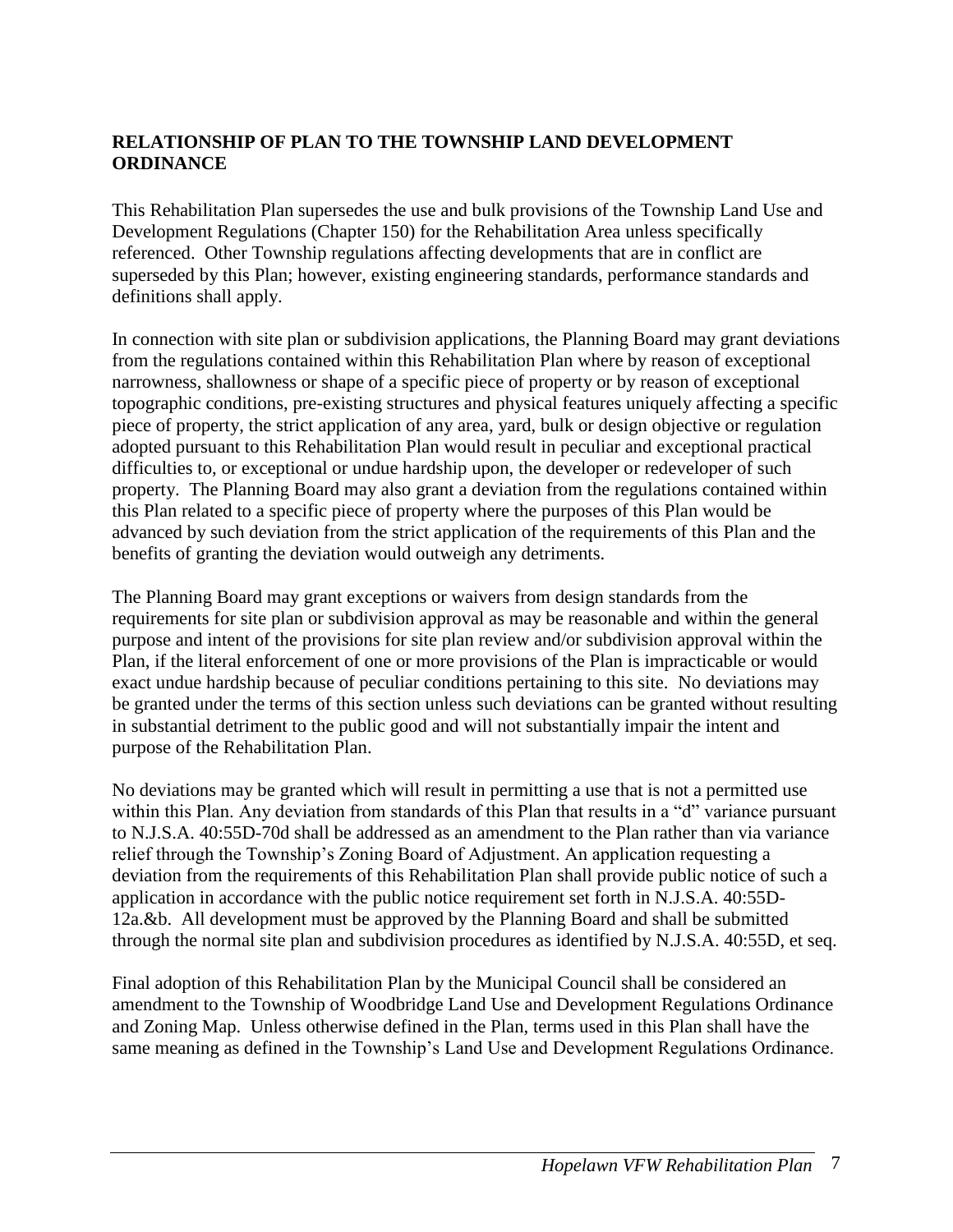#### <span id="page-10-0"></span>**SITE STANDARDS**

A review of the existing conditions in the Rehabilitation Site, together with an assessment of the current zoning, reveals that creation of a rehabilitation zone could be fruitful in facilitating and expediting reconstruction of the site.

Purpose: To provide an age-restricted housing complex and protect the character of the adjoining residential areas.

Permitted Uses: Age-Restricted Apartment Buildings

Permitted Accessory Uses: Uses which are customarily incidental to the principal use such as sheds, storage buildings, signage, and parking.

Prohibited Uses: All uses unable to be classified as those specifically permitted.

Bulk Standards:

Principal Buildings: Age-Restricted Apartment Buildings

- Minimum lot size: 40,000 square feet;
- Minimum lot width: 150 feet:
- Minimum lot depth: 150 feet;
- Minimum front setback: 10 feet;
- Minimum each side setback: 5 feet:
- Minimum both side setbacks: 14 feet;
- Minimum rear setback: 10 feet:
- Maximum floor area ratio: 3:1:
- Minimum gross floor area: 600 sf/unit;
- Maximum lot coverage: 60%;
- Maximum impervious coverage: 95%;
- Maximum building height: 40 feet total average, because of the grade variation of the property, a portion of the building may be calculated at not greater than up to two feet higher;
- Parking Spaces: 1 parking space per each unit, including on-site and street parking adjacent to the property only.

Accessory buildings and uses:

Accessory buildings not attached to a principal building shall not exceed 15 feet in height and shall conform to at least the front setback requirement of the principal building. Buildings for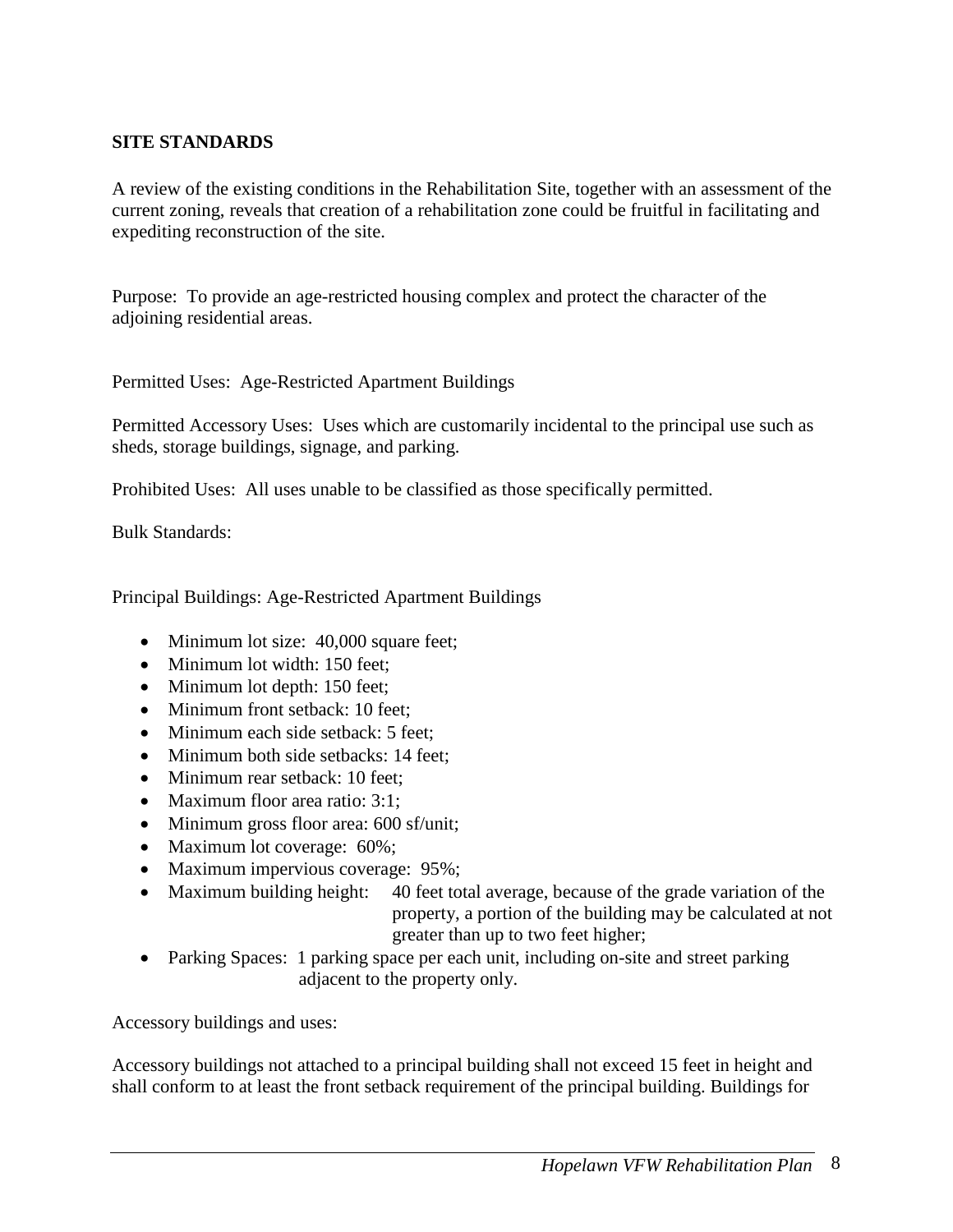tools and equipment used for the maintenance of the grounds are not to exceed 150 square feet in area.

# Lighting:

- Pedestrian-level, bollard lighting, ground-mounted lighting, or other low, glare-controlled fixtures mounted on building or landscape walls shall be used to light pedestrian walkways.
- Accent lighting on buildings is encouraged.
- Lighting shall be shielded to prevent glare on adjacent properties.
- Exterior light fixtures shall be compatible and relate to the architectural character of the buildings on a site. Site lighting shall be provided at the minimum level to accommodate safe pedestrian and vehicular movements without causing any off-site glare.

Buffering and Landscaping:

- All setback areas fronting public roadways should be defined by a combination of low walls, decorative fencing and/or landscaping. The landscape area within should contain a variety of flowering trees, shrubs, perennials, annuals, and bulbs to complement the architecture and provide seasonal interest.
- Landscape areas may also contain decorative lighting and signage, which should be designed to complement the overall buffer design.
- Landscape design should be integrated into overall site design and plans should include a watering and maintenance schedule for each area.
- All adjacent residential properties shall be buffered by a 6' board-on-board fence and 6'- 8' Evergreen Trees at planting.
- All trees to be removed shall be done in accordance with the Township Tree Ordinance.

Green Buildings:

- All buildings are encouraged to be LEED-qualified buildings, and/or employ energy saving construction and utility techniques.
- Proposed energy saving techniques shall be provided as part of architectural plans and renderings.

Outside Storage:

- Loading and delivery areas shall be separated from residential parking areas.
- Loading areas, and outside storage shall be located at the side or rear of buildings and shall be properly screened from residential uses.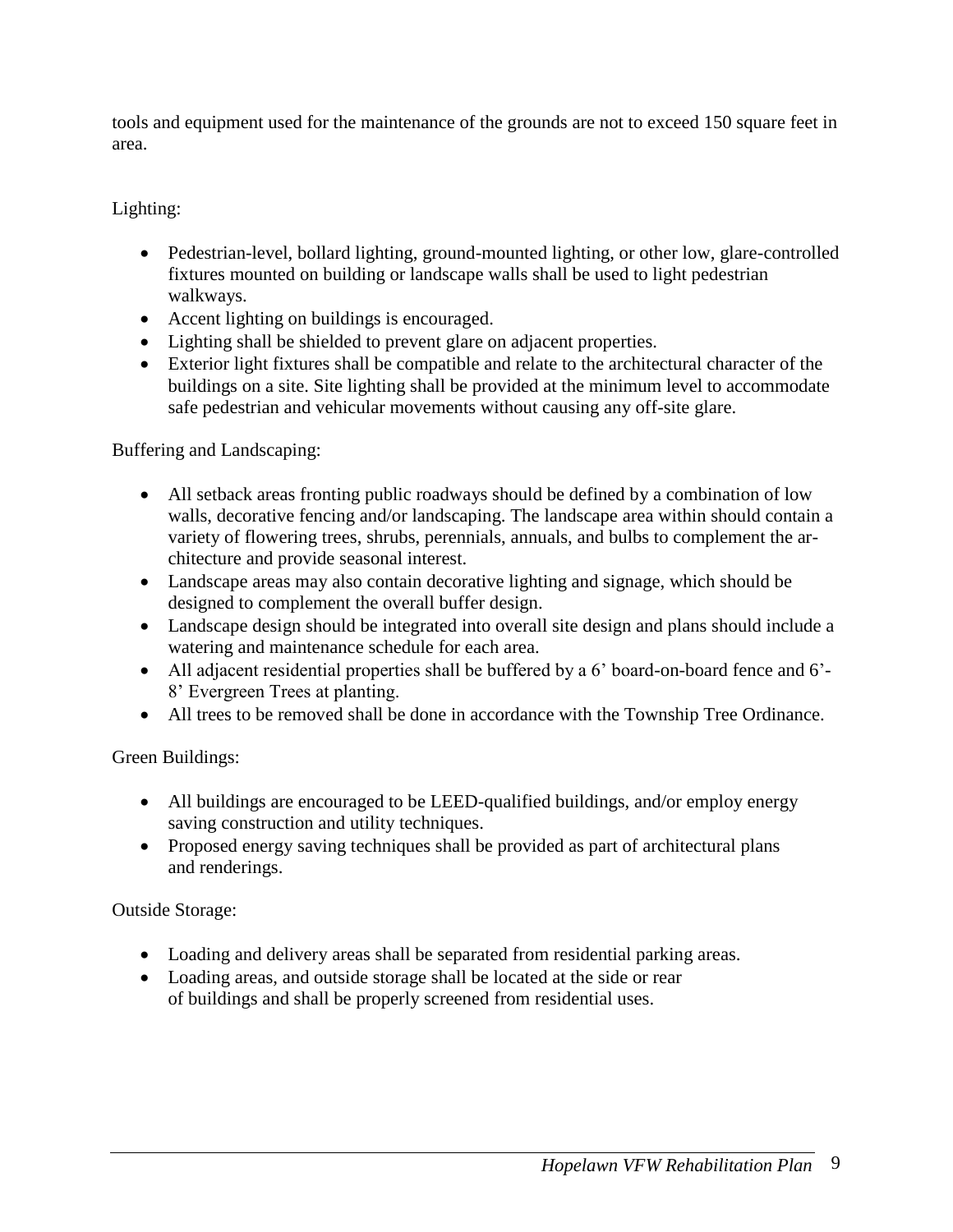# <span id="page-12-0"></span>**PLAN RELATIONSHIP TO OTHER PLANS**

#### **Relationship to the Township Master Plan**

The Township of Woodbridge's last comprehensive Master Plan was prepared in 2009. Relevant goals and objectives from the Master Plan include:

Land Use Plan Element:

- To preserve the existing character consistent with current development patterns through: o Zoning standards that correspond to existing development patterns
- To permit residential uses at appropriate densities in locations accessible to major roadways, commercial services, public facilities and traditional downtowns.
- To provide sufficient residential opportunities, in locations with access to facilities and services, to help the Township's senior residents age in place.

This Rehabilitation Plan advances the goals and objectives of the Township Master Plan.

#### **Master Plans of Adjacent Municipalities**

#### City of Perth Amboy

The Plan Area is located in the middle of the Hopelawn section of the Township and is not immediately adjacent to the border of neighboring municipalities, and is thus not anticipated to have an adverse impact on development within the surrounding municipalities.

The area of Perth Amboy nearest to the Rehabilitation Area is predominantly residential in nature. This Rehabilitation Plan is consistent with the goals and objectives of the City of Perth Amboy Master Plan.

#### **Plans of the Region/State**

#### Middlesex County Growth Management Strategy (GMS)

Between 1990 and 1995, Middlesex County prepared a three-phase Growth Management Plan to address infrastructure need, regional design system and growth management strategies. The County was subdivided into four regions. Woodbridge Township is located in the northeast region along with the municipalities of Edison Township, the Borough of Metuchen, the Borough of Carteret, the Township of Perth Amboy and the Borough of Highland Park.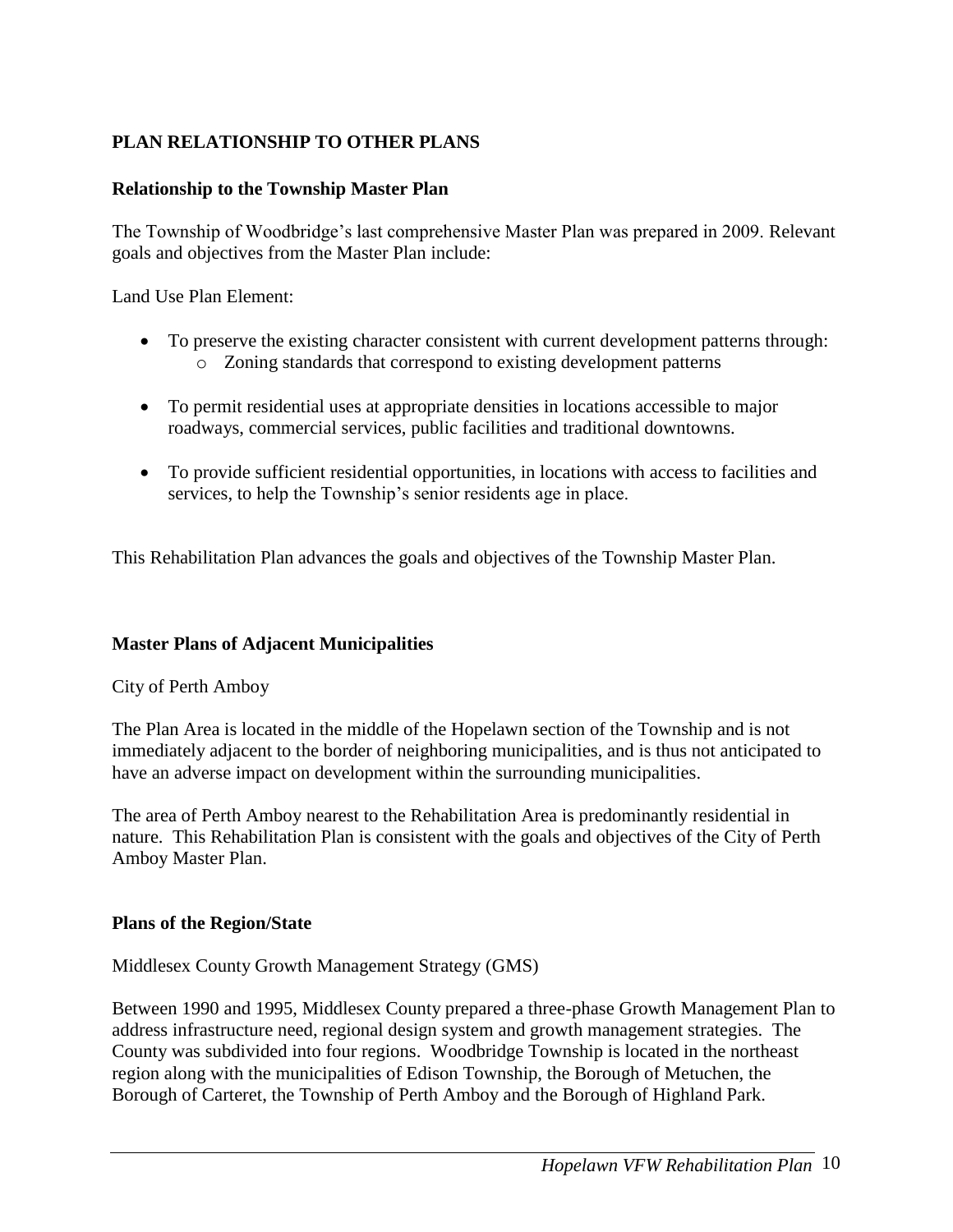Phase I of this Strategy found that large public & private investments would be required towards maintaining a significant level of service for projected growth in the County. The report estimates that the highest infrastructure costs facing the County are for maintaining and improving existing sewerage systems, parks and roads. The report determined that this investment could be significantly reduced for utility systems (water  $\&$  sewer) if growth occurred in areas where utilities are already in place.

The next phase in the County's Growth Management Strategy was a Phase II Report which focused on alternative approaches to managing actual growth in Middlesex County. In order to analyze the approaches, five specific case studies were conducted in the report. None of these five areas are located in Woodbridge Township.

The last phase of Middlesex County's Growth Management Strategy was the Phase III Report, which examined four additional case study areas; thereby analyzing nearly all of the potential growth areas in the County. In this Phase, additional techniques by which the County may assist and further coordinate with municipalities in planning and development review were also identified. The Township of Woodbridge was included in three study areas. The Metropark Case Study Area includes portions of Iselin, Menlo Park Terrace, Fords, and Woodbridge Proper. The Raritan Center Case Study Area includes portions of Keasbey and Fords. The Arthur Kill/Raritan Bay Case Study Area includes portions of Keasbey, Fords, Hopelawn, Woodbridge Proper, Sewaren, and Port Reading.

Where relevant, this Rehabilitation Plan is consistent with the recommendations discussed in the Middlesex County Growth Management Strategy.

New Jersey State Development & Redevelopment Plan

This Rehabilitation Plan is consistent with, and would effectuate, the plans and policies of the New Jersey State Development and Redevelopment Plan (SDRP), adopted in 2001. The SDRP is a unique document that guides State-level development and redevelopment policy as well as local and regional planning efforts. This Plan is consistent with the following statewide goals in the SDRP:

- Revitalize the State's cities and towns.
- Promote beneficial economic growth, development and renewal for all residents of New Jersey.
- Protect the environment, prevent and clean up pollution.
- Ensure sound and integrated planning and implementation statewide.

The SDRP also includes a State Plan Policy Map, which divides the state into regions, known as Planning Areas, and includes specific goals for each area. The Policy Map also identifies "Centers," locations into which development is to be directed, and "Environs," areas to be protected from future growth. The Township of Woodbridge falls within the 'Metropolitan Planning Area' (PA1). The State Plan recognizes that all communities in this planning area are essentially fully developed; hence much of the change in land uses will occur as redevelopment.